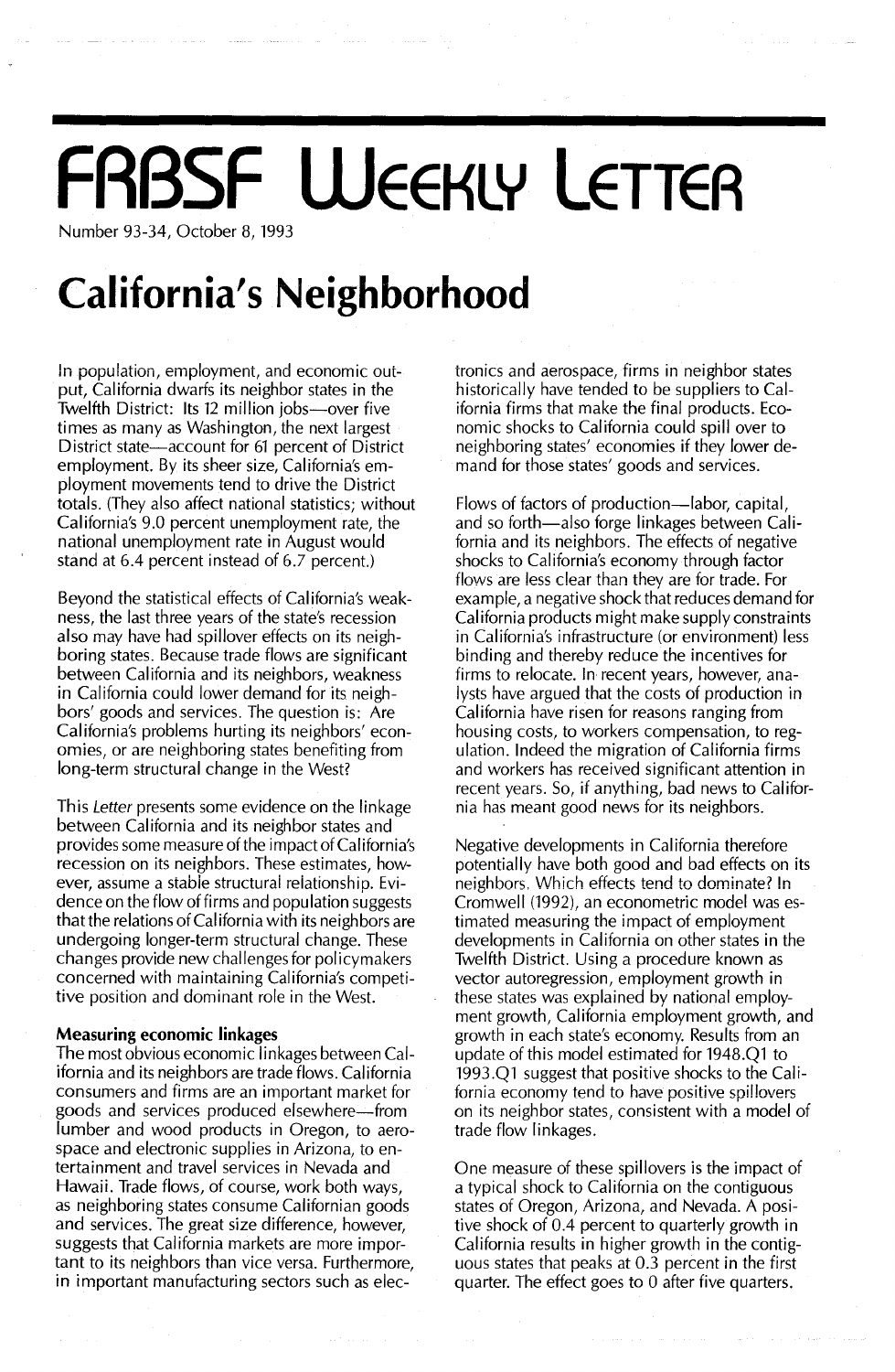Monte Carlo simulations show the spillover is statistically significant through the third quarter.

To examine the effects of the current recession in California for its neighbors, we use the model (estimated through 1990.Q2) to make two out-ofsample forecasts of employment growth in neighboring states from the beginning of the most recent economic downturn, 1990.Q3, through 1993.Q1. The first forecast assumes that California followed a typical pattern during a recession as predicted by the model. The second forecast accounts for California's actual performance. The difference between them measures the impact of the unusual California recession on its neighbor states.

Figure 1 shows the results for Arizona. As shown, actual employment in Arizona slumped between 1990.Q3 through 1991.Q2, then began a gradual expansion that picked up in 1992. The estimates (dotted line) suggest that employment would have grown an average of 0.2 percent more each quarter; that is, employment by the end of the period would have been 33,000 higher, or 2.1 percent of total employment.

In a similar exercise for other states, we find cumulative job losses due to California's recession spillovers of 31,000 in Nevada, 11,000 in Hawaii, and 4,000 in Oregon. As a comparison, employment in California has fallen by almost 600,000 in the current recession. This suggests a loss of around 1 job in these neighbor states for every 7 that has been lost in Califomia. (The esti-

#### **Figure 1 Arizona Employment: Actual and Hypothetical**



**FRBSF** mated spillovers in states that are geographically further from California are smaller and in many cases not statistically significant.) further from California are smaller and in many cases not statistically significant.)

#### **Structural change in the West?**

These estimates assume a stable structure of trade flows between California and its neighbors, so they would be consistent with explaining California's recession as "typical;' but more severe than usual because of unlucky events, such as defense spending cuts, overbuilt commercial real estate, civil disturbances, and natural disasters.

Others, however, argue that California has become a high-cost state for doing business, and that it is losing its competitive ground to neighboring states and Mexico. Costs cited include high business and personal taxes, stringent environmental regulations, excessively long building permit processes, congested infrastructure, high housing costs, and a general perception that state and local governments are not "business friendly:' Therefore, these costs lead firms and workers to leave the state.

How important are these effects? In a recent survey of firms relocating or expanding operations outside of California, a study commissioned by a consortium of California utilities estimated that between 1980 and 1992 over 1,000 California firms relocated or expanded operations elsewhere. Mexico was the destination of 26 percent of these firms, followed by Texas (9.4 percent), Nevada (9.2 percent), Arizona (6.1 percent), Colorado (3.6 percent), Oregon (3.5 percent) and Utah (3.1 percent). Almost 60 percent of the relocating firms were in fabricated metals (10.9 percent), computer equipment (14.0 percent), electronics  $(18.9$  percent), transportation  $(6.2$  percent) and instruments (7.9 percent).

These relocations involved around 200,000 jobs. This number may not seem that big when spread over a decade. In particular, if California manufacturing overall performs well, the effect of these lost jobs may appear minor. In an expanding manufacturing sector, workers who do not wish to relocate can find employment with other firms. In the context of a declining manufacturing sector, however, the loss of these jobs becomes more important—particularly given their relatively high wages and good benefits. Unemployed manufacturing workers then face the prospect of relocating or shifting to lower-income sectors.

Figure 2 shows the performance of the overall California manufacturing sector versus other District states. In general, California has registered the worst performance of all. After peaking in 1989, California's manufacturing employment de-93-1 clined 15 percent, representing a loss of 315,000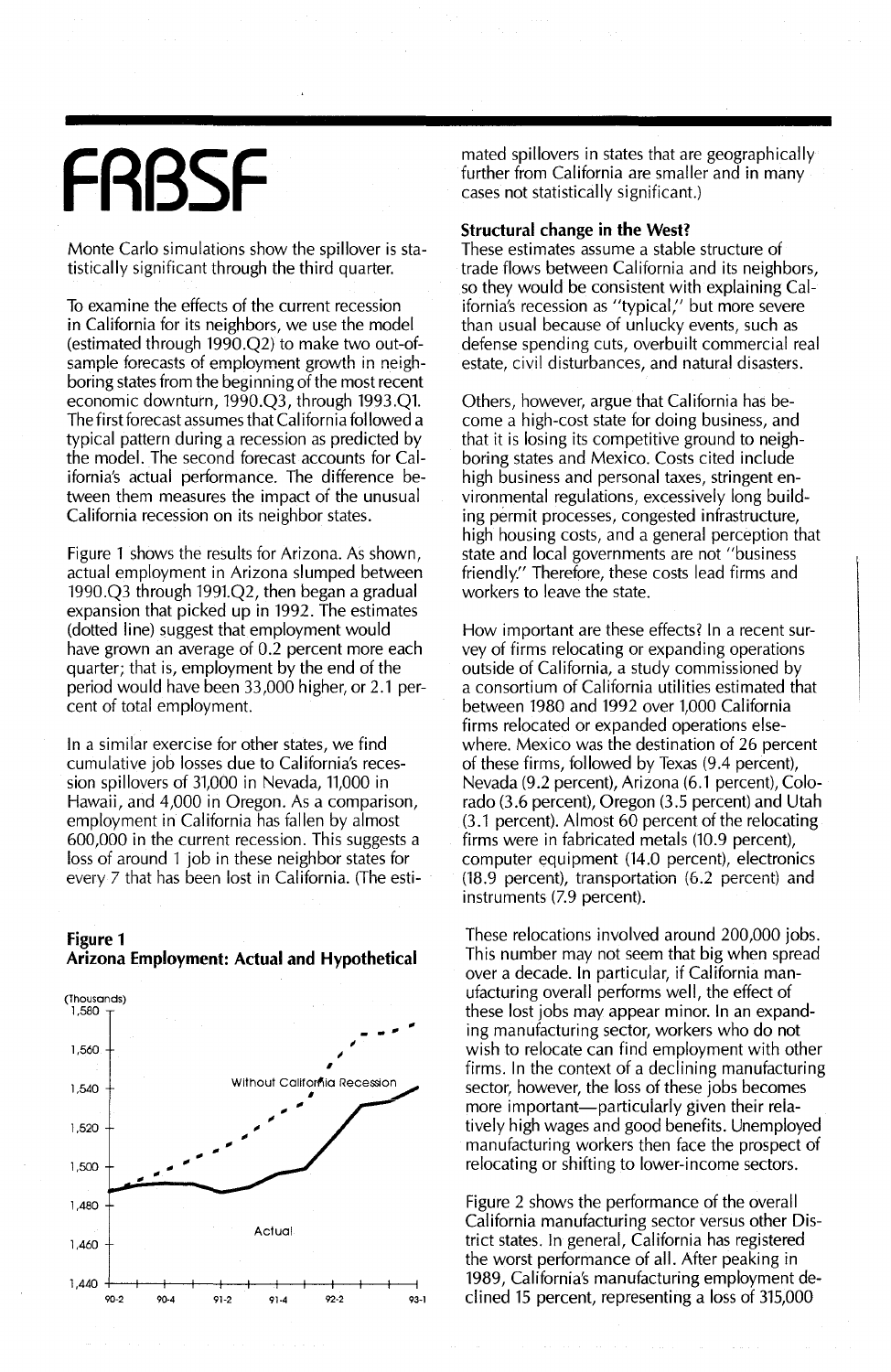

#### Figure 2 Manufacturing Employment Performance\*

jobs. In contrast, the manufacturing sectors of other states held steady or expanded, with the best performance registered by Idaho, which expanded by 15 percent.

While part of California's performance can be explained by its reliance on aerospace, which has been hurt by defense cuts, the decline is also evident in several other industries, including fabricated metals, electronics, and instruments (of course, some of these sectors are also defenserelated). For example, while California's fabricated metals industry has declined by 19 percent, Arizona's has risen 24 percent. And while the electronics industry employment has fallen 21 percent in California, it has risen 36 percent in Oregon. Even within aerospace and defense, important firms have decided to consolidate production outside of California. Indeed, one of the District's strongest construction and real estate markets is in Tucson, Arizona where such a consolidation is taking place.

Finally, workers appear to be following the jobs leaving the state. For example, in Fiscal Year 1992-1993, the California Department of Motor Vehicles recorded a net loss of 13,888 drivers licenses to Arizona, 19,499 to Nevada, 6,298 to Utah, 16,915 to Oregon, and 7,522 to Idaho.

#### California and neighbors in perspective

California's current economic stress represents a mixture of both cyclical and longer-run structural changes. Both are having important effects on its neighbors. According to historical relationships, the dominant spillover effect of California's economic weakness tends to be negative. California firms and consumers are purchasing fewer goods and services from neighboring states, which serves to weaken their economies.

At the same time, California's competitiveness as a manufacturing center apparently has slipped relative to its neighbor states. Firms (and workers) are voting with their feet by locating in lower cost areas. In this sense, California's woes are benefiting its neighbors.

California's industrial base is too large and diverse for this structural shift to be an immediate threat to its economic dominance. At the same time, these trends have important implications for California's long-run growth and future prosperity. The loss of just half a percent growth per year in manufacturing implies a 5.1 percent lower industrial base in a decade-and 10.5 percent lower base in 20 years. The current attention policymakers are giving to improving California's business climate is therefore encouraging.

Empirical research on firm locations suggests that high taxes in and of themselves do not necessarily drive business away. For example, Minnesota (a relatively high tax state) has been successful in attracting firms, while low-tax Mississippi has not. If the cost of taxation significantly outweighs the benefits of public services they purchase, however, firms will consider relocating to states that offer a better package of taxes and public services. A similar argument holds for environmental and other regulations: If the costs exceed the benefits, firms may be tempted to vote with their feet. This competition among states, however, imposes discipline on policymakers to provide rational economic policy. The current attention of California's policymakers to its competitiveness with its neighbors is evidence of the power of this mechanism.

> Brian Cromwell Economist

#### Reference

Cromwell, Brian A. 1992. "Does California Drive the West? An Econometric Investigation of Regional Spillovers:' Federal Reserve Bank of San Francisco *Economic Review* 2, pp. 15-30.

Opinions expressed in this newsletter do not necessarily reflect the views of the management of the Federal Reserve Bank of San Francisco, or of the Board of Governors of the Federal Reserve System. Editorial comments may be addressed to the editor or to the author.... Free copies of Federal Reserve publications can be

obtained from the Public Information Department, Federal Reserve Bank of San Francisco, P.O. Box 7702, San Francisco 94120. Phone (415) 974-2246, Fax (415) 974-3341.